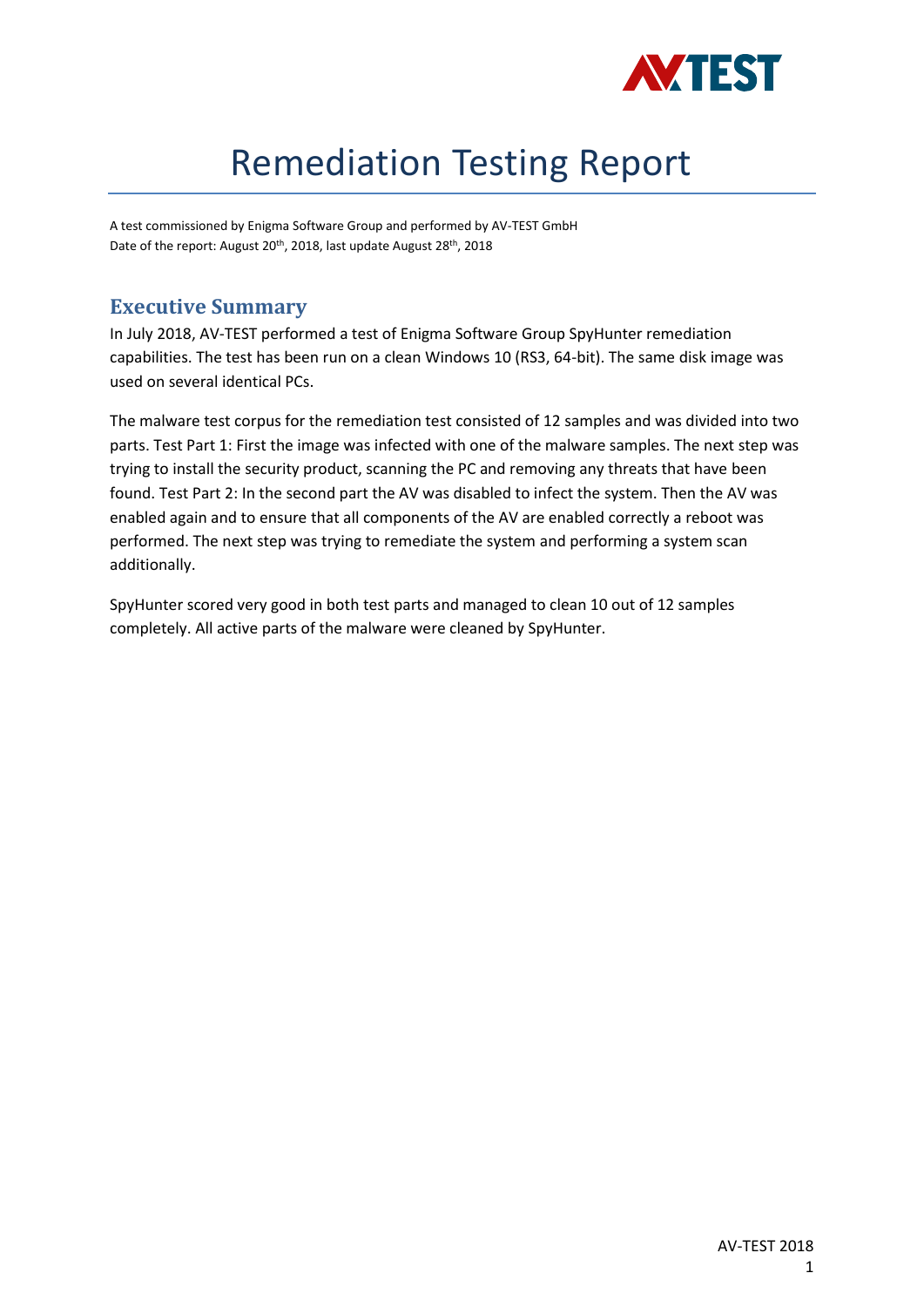

## **Overview**

With the increasing number of threats released and spread through the Internet these days, the danger of getting infected increases as well. A few years back new viruses were released every few days. Nowadays, there are several thousand new threats per hour.



**Figure 1: New samples added per year**

In the year 2000, AV-TEST received more than 170,000 new samples, and in 2013, the number of new samples grew to over 80,000,000 new samples. The numbers continued to grow in the year 2016. The growth of these numbers is displayed in Figure 1. AV-TEST currently has over 800 million malware samples in its database and in the first 6-month of 2018 the AV-TEST detection systems have seen about 10 million new samples per month.

The volume of new samples that have to be processed by anti-malware vendors in order to protect their customers can create problems. It is not always possible to successfully protect a PC in time. It is possible that a PC can get infected, even if up-to-date anti-malware software is installed because signatures are provided only every few hours, which sometimes may be too late. Infections create financial loss, either because sensitive data is stolen or because the PC cannot be used for productive work anymore until the malware has completely removed from the system.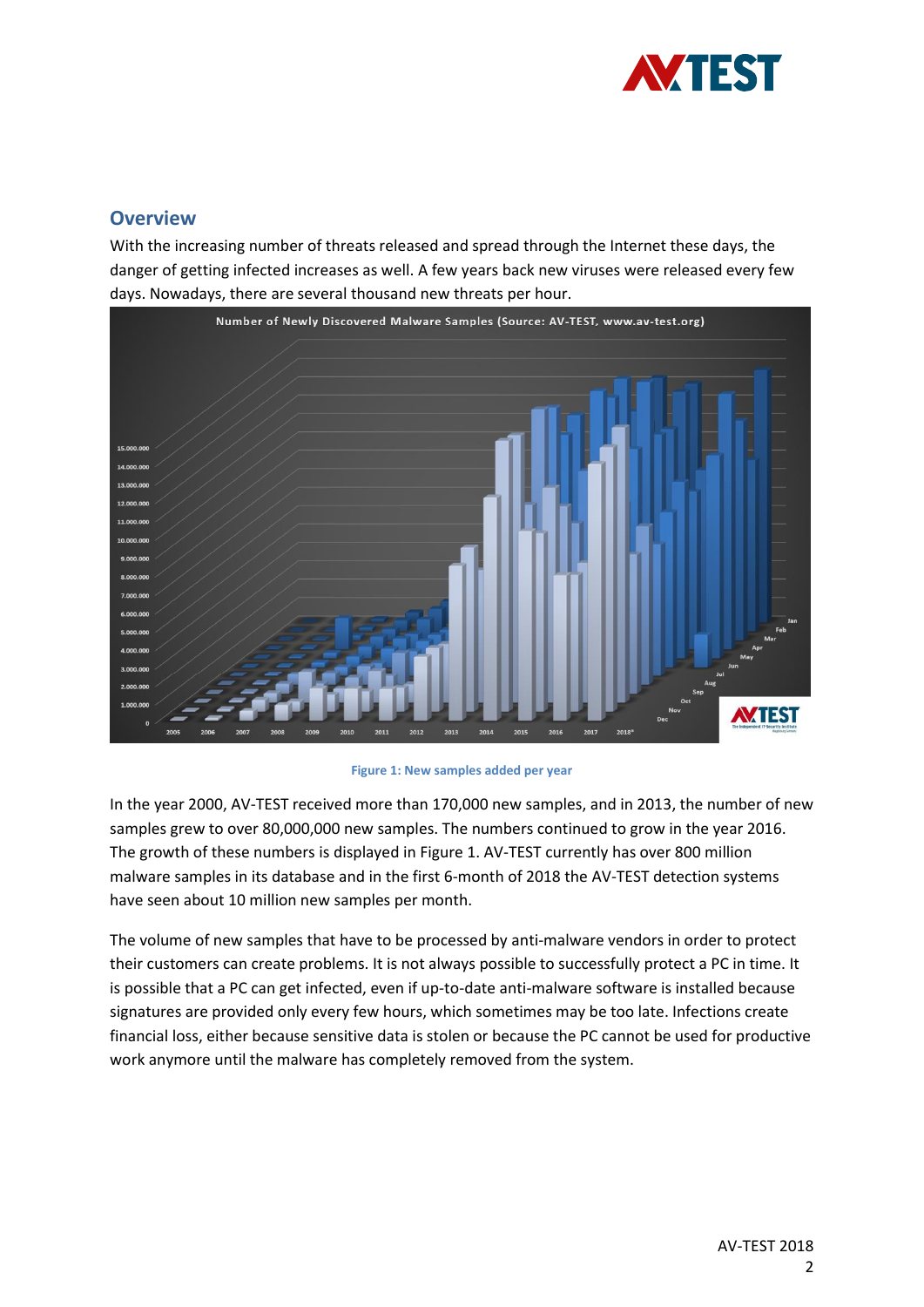

Therefore remediation techniques become more important to get an infected PC up and running again. In that process it is imperative that the cleaning process is reliable in two ways:

- 1. The malware and all of its components have to be removed and any malicious system changes have to be reverted.
- 2. No clean applications or the system itself must be harmed by the cleaning process.

## **Products Tested**

The testing occurred in July. AV-TEST used the latest releases available at the time of the test of:

• Enigma Software Group SpyHunter

## **Methodology and Scoring**

#### **Platform**

All tests have been performed on identical PCs equipped with the following hardware:

- Intel Xeon Quad-Core X3360 CPU
- 4 GB Ram
- 500 GB HDD (Western Digital)
- Intel Pro/1000 PL (Gigabit Ethernet) NIC

The operating system was Windows 10 (RS3, 64-bit) with only those hotfixes that were part of this version as well as all patches that were available on June 4<sup>th</sup> 2018.

## **Testing methodology**

#### **The remediation test has been performed accordingly to the methodology explained below.**

- 1. **Clean system for each sample**. The test systems should be restored to a clean state before being exposed to each malware sample.
- 2. **Physical Machines**. The test systems used should be actual physical machines. No Virtual Machines should be used.
- 3. **Internet Access**. The machines had access to the Internet at all times, in order to use in-thecloud queries if necessary.
- 4. **Product Configuration**. All products and their accompanying remediation tools or bootable recovery tools were run with their default, out-of-the-box configuration.
- 5. **Infect test machine**. Infect native machine with one threat, reboot and make sure that threat is fully running.
- 6. **Sample Families and Payloads**. No two samples should be from the same family or have the same payloads.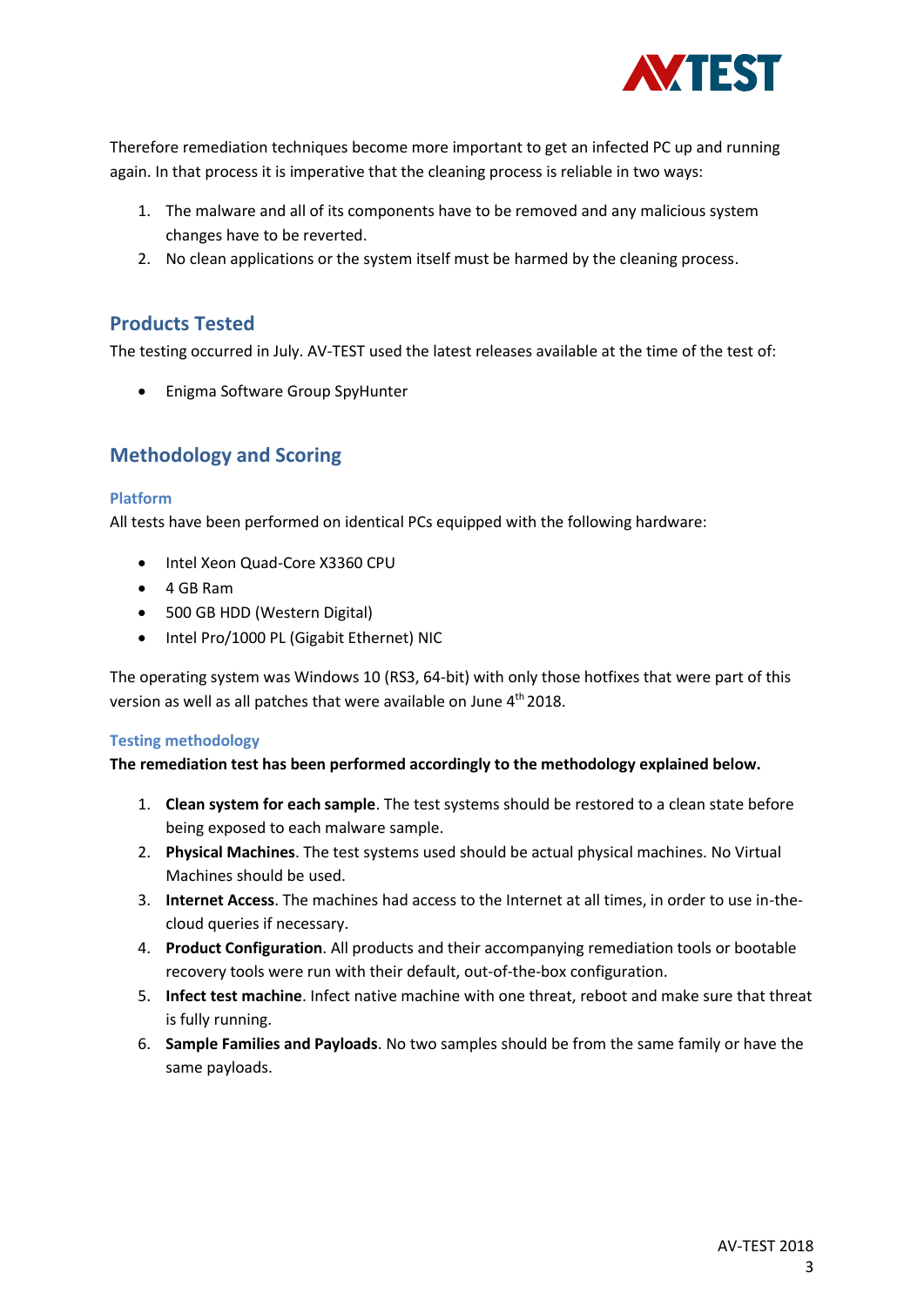

- 7. **Remediate using all available product capabilities**.
	- a. Try to install security product in default settings. Follow complete product instructions for removal.
	- b. If a. doesn't work, try *standalone fixtool/rescue tool* solution (if available).
	- c. If b. doesn't work, boot standalone *boot solution* (if available) and use it to remediate.
- 8. **Validate removal**. Manually inspect PC to validate proper removal and artifact presence.
- 9. **Score removal performance**. Score the effectiveness of the tool and the security solution as a whole using the agreed upon scoring system.
- 10. **Overly Aggressive Remediation**. The test should also measure how aggressive a product is at remediating. For example some products will completely remove the hosts file or remove an entire directory when it is not necessary to do so for successful remediation. This type of behavior should count against the product.

#### **Efficacy Rating**

For each sample tested, points are applied accordingly to the following schedule:

- a. Malware completely removed (3)
- b. Detected and removed, only inactive traces remain (2)
- c. Something detected and partly removed, but malware traces are still active (1)
- d. Not detected, nothing remediated (0)

The scoring should not take into consideration which of the available techniques were needed to remove the malware. All techniques should however, be applied. When a product cleans out the entries in the host's file that relate to that very product and leave the machine uninfected and the product functional and updateable, it should be given full credit for remediation even if entries for other security vendors remain in the host's file.

#### **Samples**

The set contains 12 malicious files that were able to infect Windows 10 (RS3, 64-bit).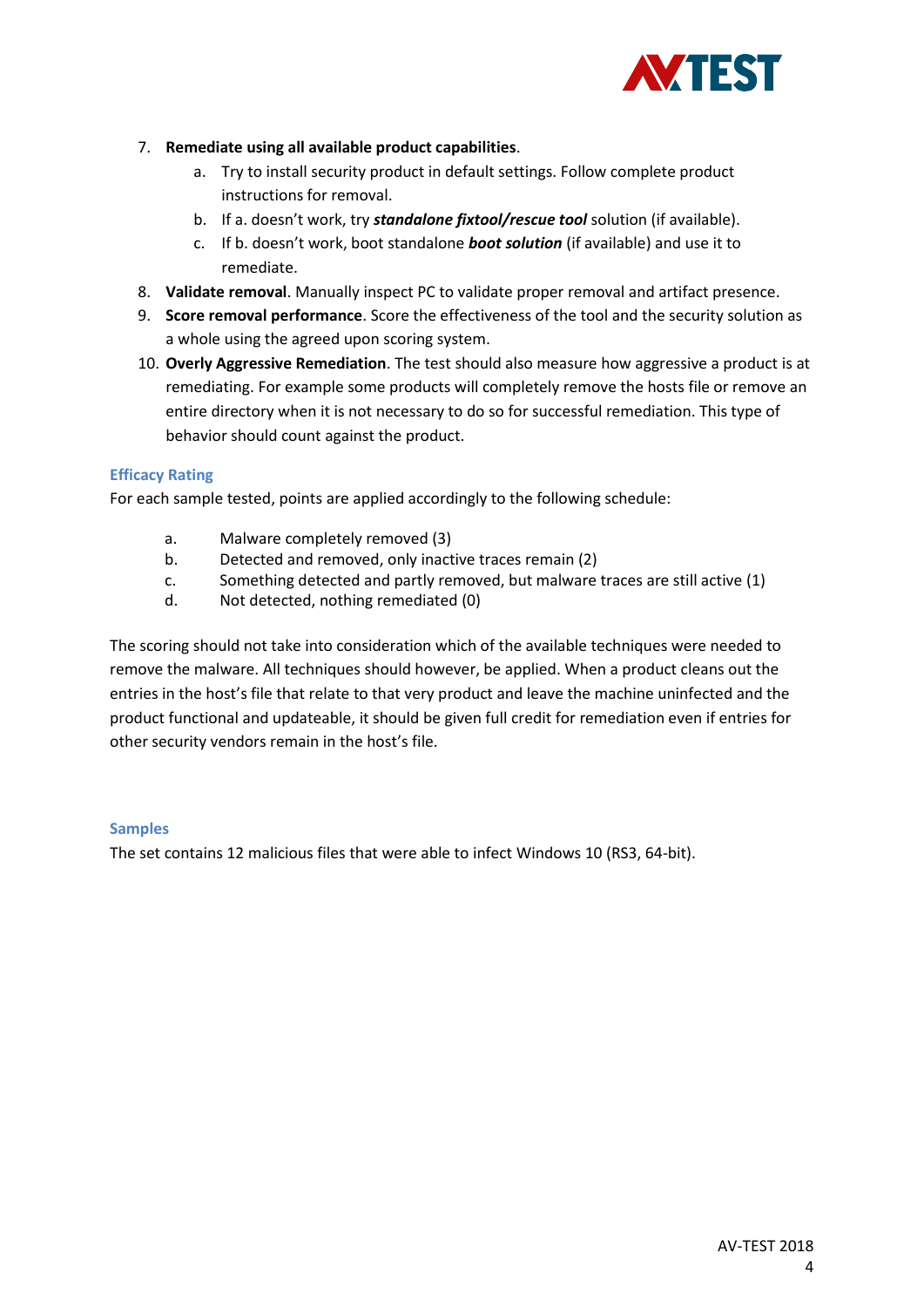

# **Test Results**

Enigma Software Group achieved in the first and second test part a very good score of 97,2%. Both can be seen in Figure 2.



**Figure 2: Remediation Score – Part 1.1 +1.2**

In terms of cleaning efficiency, SpyHunter was able to completely clean the system in 10 out of 12 tested samples.

And only for one sample in both test parts, SpyHunter could not clean the registry entries of the malware, resulting in a minimal point deduction.

The maximum score that could be reached was 72. The overall score of Enigma Software Group was 70 as shown in Figure 3.